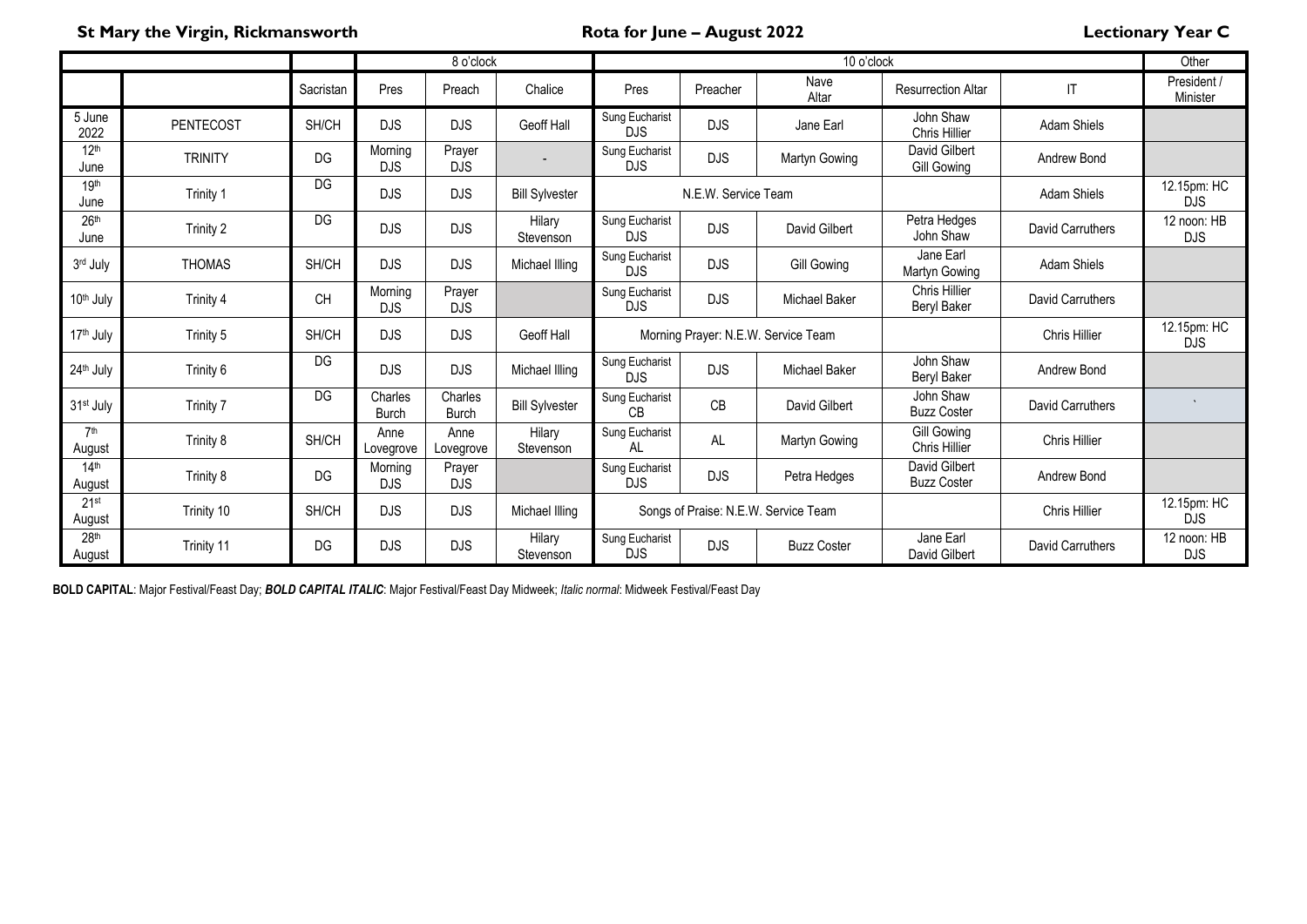|                            |                  | 8 o'clock |                                                                                   | 10 o'clock                          |                     |                          |               |                                        |  |  |
|----------------------------|------------------|-----------|-----------------------------------------------------------------------------------|-------------------------------------|---------------------|--------------------------|---------------|----------------------------------------|--|--|
|                            |                  | Server    | Readers                                                                           | Reader                              | Intercessor         | Bread and Wine           | MC / Crucifer | Acolytes                               |  |  |
| 5 June<br>2022             | <b>PENTECOST</b> | GH        | Michael Illing<br>Vicky Rodden                                                    | Rota-free Sunday                    | Rota-free Sunday    |                          | Chris Hillier | Roger Willett                          |  |  |
| 12 <sup>th</sup> June      | <b>TRINITY</b>   |           | Geoff Hall: Psalm and OT<br><b>Bill Sylvester: NT</b><br>Hilary Stevenson: Gospel | <b>Gill Gowing</b><br>Martyn Gowing | David Carruthers    |                          | David Gilbert | <b>Helen Richards</b><br>Roger Willett |  |  |
| 19 <sup>th</sup> June      | Trinity 1        | MI        | Vicky Rodden<br>Paddy Walker-Taylor                                               |                                     | N.E.W. Service Team |                          |               |                                        |  |  |
| 26th June                  | Trinity 2        | <b>GH</b> | <b>Bill Sylvester</b><br><b>Tim Tims</b>                                          | Annette Leveridge<br>Janet Lucas    | Andrew Bond         |                          | David Gilbert | Roger Willett<br><b>Adam Shiels</b>    |  |  |
| 3rd July                   | <b>THOMAS</b>    | MI        | <b>Hilary Stevenson</b><br>Michael Illing                                         | Rota-free Sunday                    | Rota-free Sunday    |                          | Sue Hillier   | Suzanne Hill<br><b>Chris Hillier</b>   |  |  |
| 10th July                  | Trinity 4        |           | Tim Tims: Psalm and OT<br>Paddy Walker-Taylor: NT<br>Geoff Hall: Gospel           | Keith Champion<br>Dorothy Champion  | Jane Earl           |                          | Chris Hillier | <b>Helen Richards</b><br>Roger Willett |  |  |
| 17 <sup>th</sup> July      | Trinity 5        | GH        | Vicky Rodden<br>Michael Illing                                                    | N.E.W. Service Team                 |                     |                          |               |                                        |  |  |
| 24th July                  | Trinity 6        | MI        | Michael Illing<br><b>Tim Tims</b>                                                 | <b>Beryl Baker</b><br>Michael Baker | <b>Alison V-E</b>   |                          | David Gilbert | Suzanne Hill<br>Sue Hillier            |  |  |
| 31 <sup>st</sup> July      | Trinity 7        | GH        | Paddy Walker-Taylor<br><b>Geoff Hall</b>                                          | Shirley Lupton<br>John Shaw         | <b>Brenda Bell</b>  |                          | David Gilbert | <b>Adam Shiels</b><br>Roger Willett    |  |  |
| 7 <sup>th</sup><br>August  | Trinity 8        | MI        | <b>Hilary Stevenson</b><br><b>Bill Sylvester</b>                                  | Rota-free Sunday                    | Rota-free Sunday    |                          | Sue Hillier   | <b>Adam Shiels</b><br>Roger Willett    |  |  |
| 14 <sup>th</sup><br>August | Trinity 8        |           | Tim Tims: Psalm and OT<br><b>Bill Sylvester: NT</b><br>Michael Illing: Gospel     | David Gilbert<br><b>Adam Shiels</b> | Annette Leveridge   |                          | David Gilbert | <b>Helen Richards</b><br>Sue Hillier   |  |  |
| 21st<br>August             | Trinity 10       | GH        | <b>Geoff Hall</b><br><b>Hilary Stevenson</b>                                      |                                     | N.E.W. Service Team |                          |               |                                        |  |  |
| 28th<br>August             | Trinity 11       | MI        | <b>Bill Sylvester</b><br>Paddy Walker-Taylor                                      | Jean Dodds<br>Jane Earl             | John Shaw           | $\overline{\phantom{a}}$ | David Gilbert | Suzanne Hill<br><b>Adam Shiels</b>     |  |  |